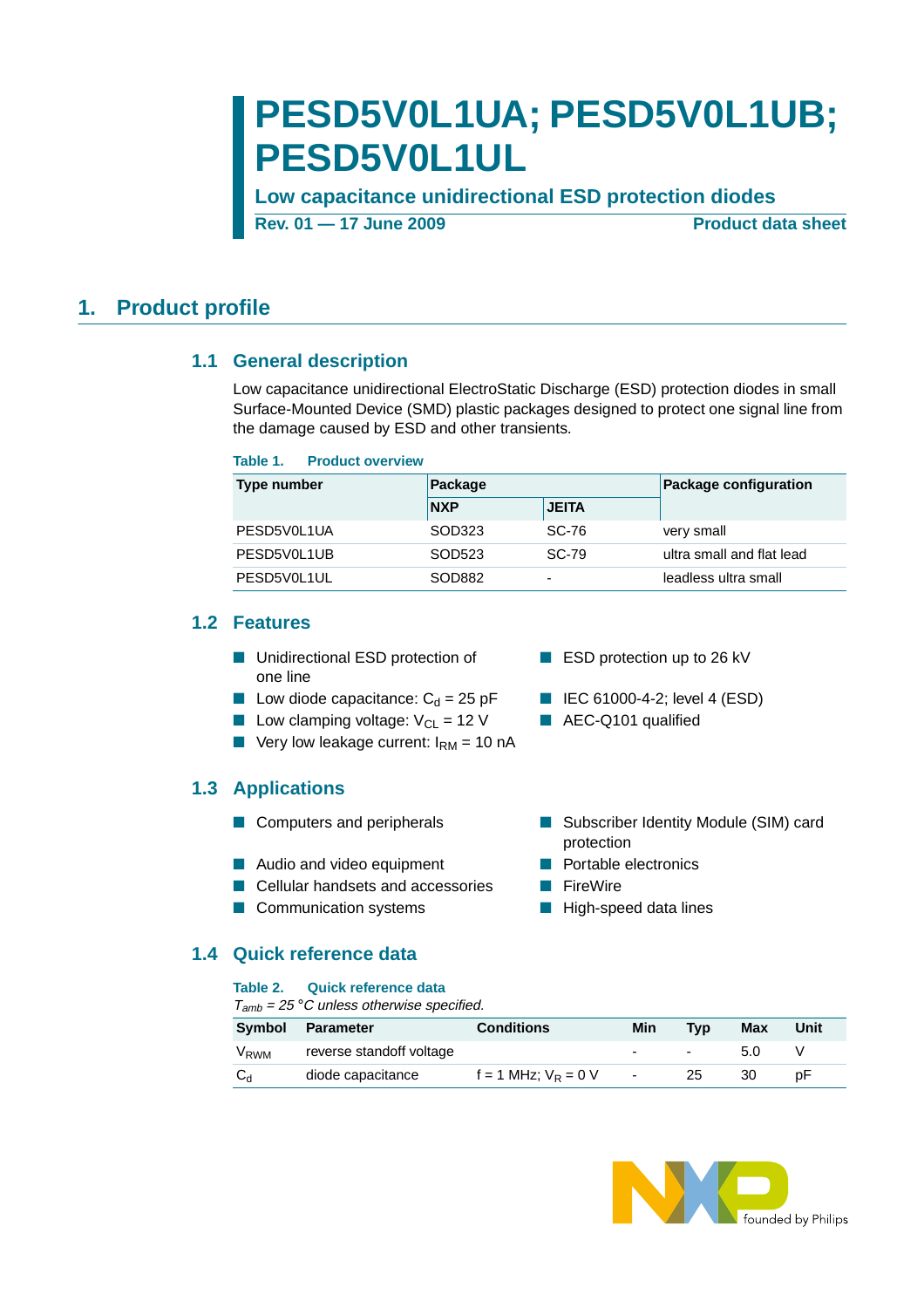#### **Low capacitance unidirectional ESD protection diodes**

# <span id="page-1-1"></span>**2. Pinning information**

| Table 3.       | <b>Pinning</b>           |                                                           |                       |
|----------------|--------------------------|-----------------------------------------------------------|-----------------------|
| Pin            | <b>Description</b>       | <b>Simplified outline</b>                                 | <b>Graphic symbol</b> |
|                | PESD5V0L1UA; PESD5V0L1UB |                                                           |                       |
| 1              | cathode                  | $[1]$                                                     |                       |
| $\overline{2}$ | anode                    | $\overline{2}$<br>001aab540                               | $-2$<br>006aaa152     |
| PESD5V0L1UL    |                          |                                                           |                       |
| 1              | cathode                  | $[1]$                                                     |                       |
| $\mathfrak{p}$ | anode                    | $\overline{2}$<br>$\mathbf{1}$<br>Transparent<br>top view | $-2$<br>006aaa152     |

<span id="page-1-0"></span>[1] The marking bar indicates the cathode.

# <span id="page-1-2"></span>**3. Ordering information**

| Table 4.           | <b>Ordering information</b> |                                                                                           |                |  |  |  |  |
|--------------------|-----------------------------|-------------------------------------------------------------------------------------------|----------------|--|--|--|--|
| <b>Type number</b> | Package                     |                                                                                           |                |  |  |  |  |
|                    | <b>Name</b>                 | <b>Description</b>                                                                        | <b>Version</b> |  |  |  |  |
| PESD5V0L1UA        | SC-76                       | plastic surface-mounted package; 2 leads                                                  | SOD323         |  |  |  |  |
| PESD5V0L1UB        | SC-79                       | plastic surface-mounted package; 2 leads                                                  | SOD523         |  |  |  |  |
| PESD5V0L1UL        | ۰                           | leadless ultra small plastic package; 2 terminals;<br>body $1.0 \times 0.6 \times 0.5$ mm | SOD882         |  |  |  |  |

# <span id="page-1-3"></span>**4. Marking**

### **Table 5. Marking codes**

| <b>Type number</b> | <b>Marking code</b> |
|--------------------|---------------------|
| PESD5V0L1UA        | 1J                  |
| PESD5V0L1UB        | Z8                  |
| PESD5V0L1UL        | ΧY                  |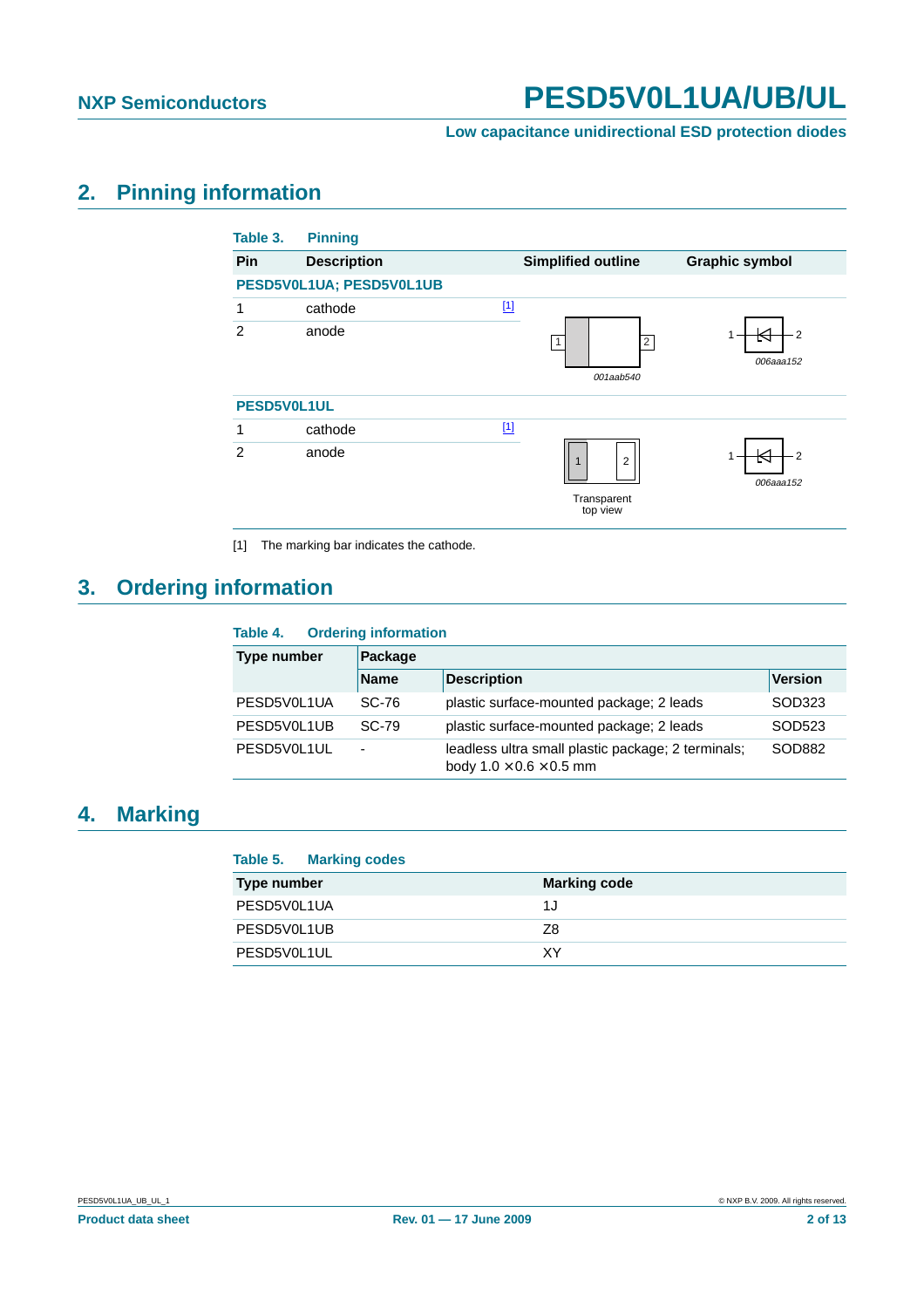#### **Low capacitance unidirectional ESD protection diodes**

### <span id="page-2-3"></span>**5. Limiting values**

#### **Table 6. Limiting values**

In accordance with the Absolute Maximum Rating System (IEC 60134).

| <b>Symbol</b>               | <b>Parameter</b>     | <b>Conditions</b>  |              | Min                      | Max    | Unit |
|-----------------------------|----------------------|--------------------|--------------|--------------------------|--------|------|
| $P_{PP}$                    | peak pulse power     | $t_p = 8/20 \mu s$ | [1][2]       | $\overline{\phantom{a}}$ | 42     | W    |
| I <sub>PP</sub>             | peak pulse current   | $t_p = 8/20 \mu s$ | $[1][2]$ $-$ |                          | 3.5    | А    |
| T,                          | junction temperature |                    |              | $\overline{\phantom{0}}$ | 150    | °C   |
| $\mathsf{T}_{\mathsf{amb}}$ | ambient temperature  |                    |              | $-55$                    | $+150$ | °C   |
| $\mathsf{T}_{\textsf{stg}}$ | storage temperature  |                    |              | $-65$                    | $+150$ | °C   |

<span id="page-2-0"></span>[1] Non-repetitive current pulse 8/20 µs exponential decay waveform according to IEC 61000-4-5.

<span id="page-2-1"></span>[2] Measured from pin 1 to pin 2.

#### **Table 7. ESD maximum ratings**

 $T_{amb}$  = 25 °C unless otherwise specified.

| Symbol           | <b>Parameter</b>                | <b>Conditions</b>                    |         | Min | <b>Max</b> | Unit |
|------------------|---------------------------------|--------------------------------------|---------|-----|------------|------|
| V <sub>ESD</sub> | electrostatic discharge voltage | IEC 61000-4-2<br>(contact discharge) | $[1]$ . |     | 26         | k٧   |
|                  |                                 | machine model                        |         | ٠   | 400        | V    |
|                  |                                 | MIL-STD-883 (human<br>body model)    |         | ٠   | 10         | kV   |

<span id="page-2-2"></span>[1] Device stressed with ten non-repetitive ESD pulses.

#### **Table 8. ESD standards compliance**

| <b>Standard</b>                         | <b>Conditions</b>                   |
|-----------------------------------------|-------------------------------------|
| IEC 61000-4-2; level 4 (ESD)            | $>$ 15 kV (air); $>$ 8 kV (contact) |
| MIL-STD-883; class 3 (human body model) | > 4 kV                              |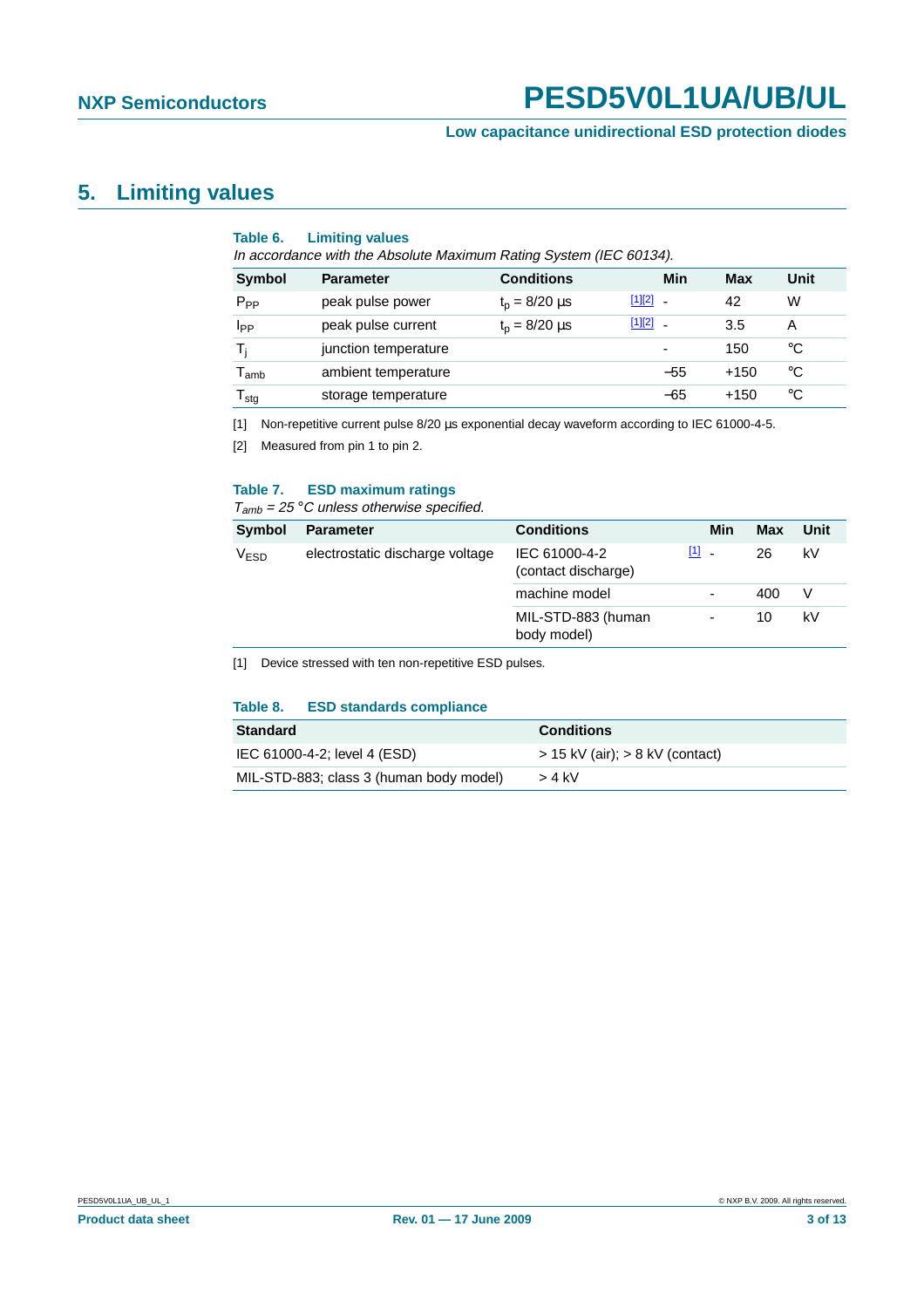**Low capacitance unidirectional ESD protection diodes**



## <span id="page-3-2"></span>**6. Characteristics**

#### **Table 9. Characteristics**

 $T_{amb}$  = 25 °C unless otherwise specified.

| anno             |                          |                             |                          |                |            |      |
|------------------|--------------------------|-----------------------------|--------------------------|----------------|------------|------|
| Symbol           | <b>Parameter</b>         | <b>Conditions</b>           | Min                      | <b>Typ</b>     | <b>Max</b> | Unit |
| V <sub>RWM</sub> | reverse standoff voltage |                             |                          | ٠              | 5.0        | V    |
| $I_{\rm RM}$     | reverse leakage current  | $V_{RWM}$ = 5.0 V           | -                        | 10             | 100        | nA   |
| $V_{BR}$         | breakdown voltage        | $I_R = 5$ mA                | 6.4                      | 6.8            | 7.2        | V    |
| $C_{d}$          | diode capacitance        | $f = 1$ MHz;<br>$V_R = 0 V$ |                          | 25             | 30         | рF   |
| V <sub>CL</sub>  | clamping voltage         |                             | $[1][2]$                 |                |            |      |
|                  |                          | $I_{PP} = 1 A$              |                          |                | 9          | V    |
|                  |                          | $I_{PP} = 3.5 A$            |                          | $\blacksquare$ | 12         | V    |
| $r_{\text{dif}}$ | differential resistance  | $I_R = 5$ mA                | $\overline{\phantom{a}}$ | ٠              | 30         | Ω    |
| VF               | forward voltage          | $I_F = 200$ mA              |                          |                | 1.2        | V    |
|                  |                          |                             |                          |                |            |      |

<span id="page-3-0"></span>[1] Non-repetitive current pulse 8/20 µs exponential decay waveform according to IEC 61000-4-5.

<span id="page-3-1"></span>[2] Measured from pin 1 to pin 2.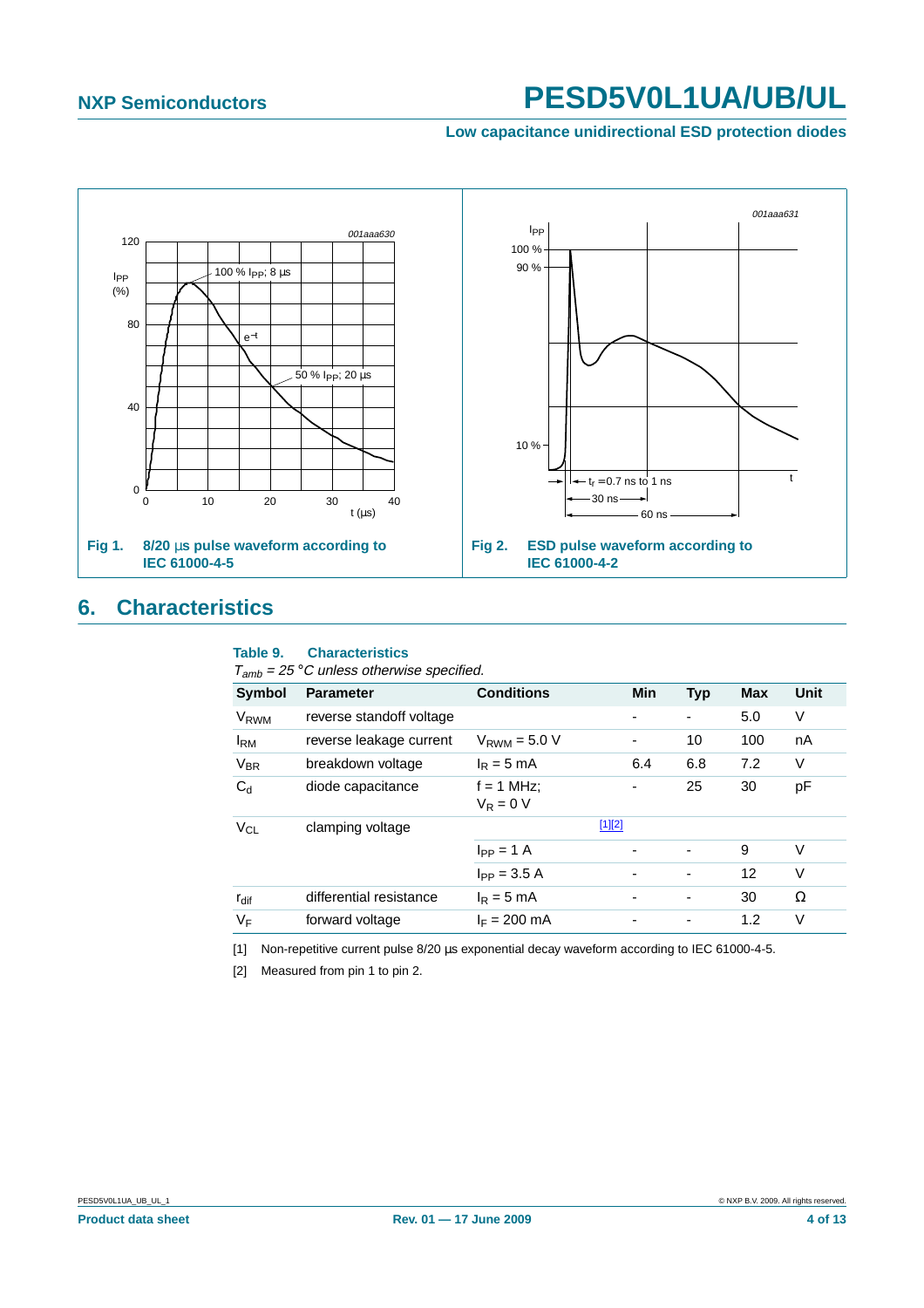**Low capacitance unidirectional ESD protection diodes**

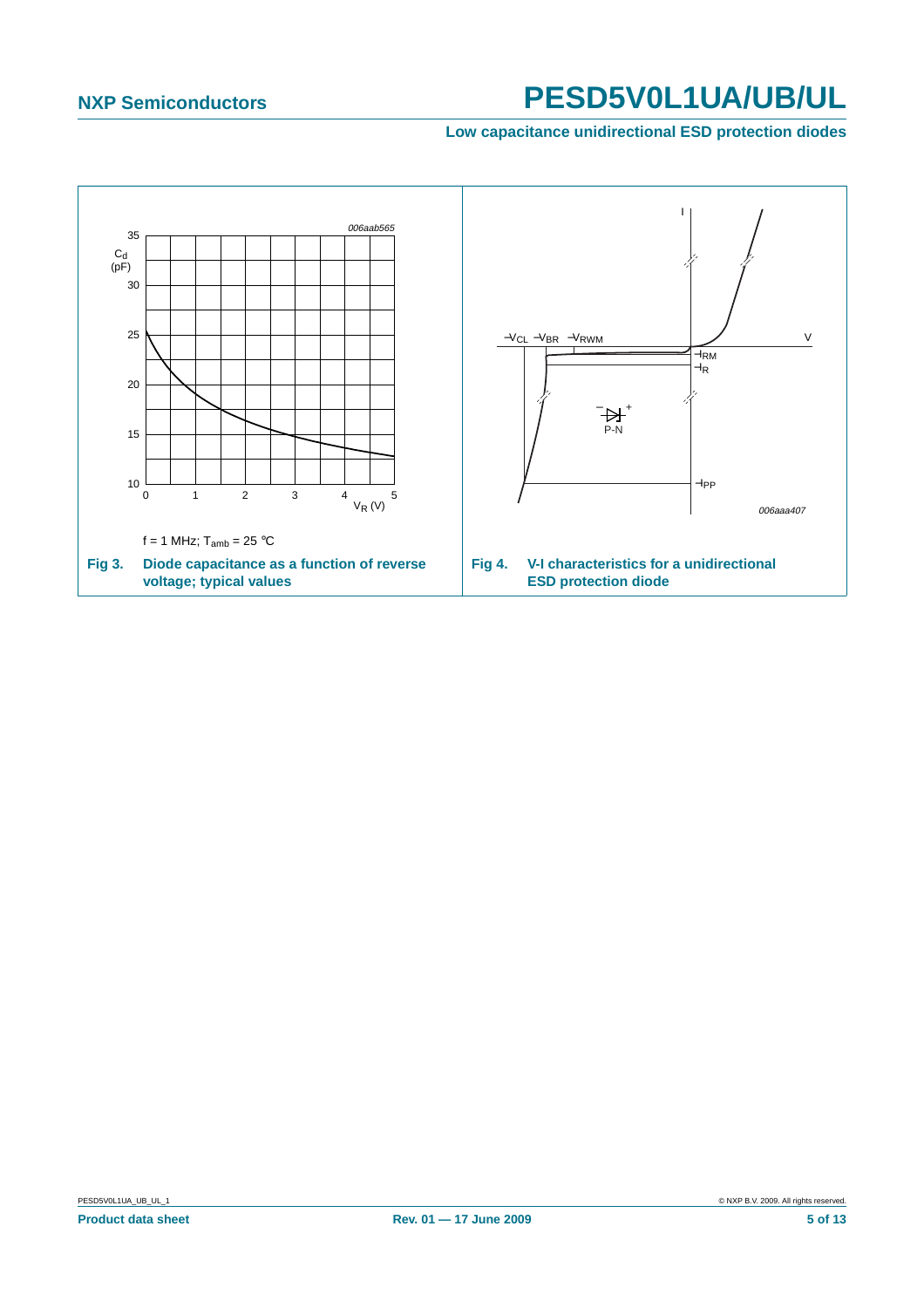#### **Low capacitance unidirectional ESD protection diodes**

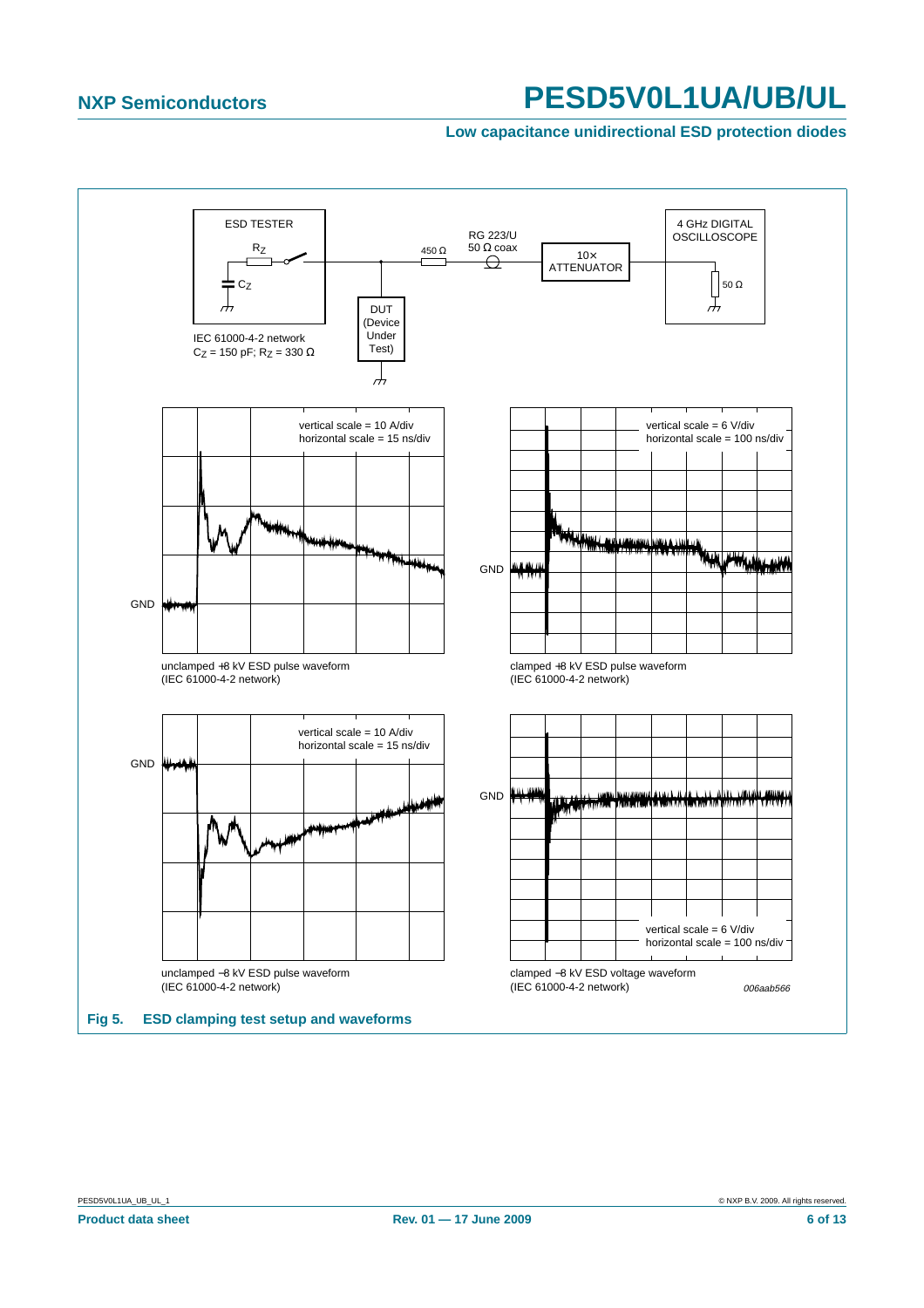#### **Low capacitance unidirectional ESD protection diodes**

### <span id="page-6-0"></span>**7. Application information**

The PESD5V0L1Ux series is designed for the protection of one unidirectional data or signal line from the damage caused by ESD and surge pulses. The devices may be used on lines where the signal polarities are either positive or negative with respect to ground. The PESD5V0L1Ux series provides a surge capability up to 42 W per line for an 8/20  $\mu$ s waveform.



#### **Circuit board layout and protection device placement**

Circuit board layout is critical for the suppression of ESD and Electrical Fast Transient (EFT). The following guidelines are recommended:

- 1. Place the device as close to the input terminal or connector as possible.
- 2. The path length between the device and the protected line should be minimized.
- 3. Keep parallel signal paths to a minimum.
- 4. Avoid running protected conductors in parallel with unprotected conductors.
- 5. Minimize all Printed-Circuit Board (PCB) conductive loops including power and ground loops.
- 6. Minimize the length of the transient return path to ground.
- 7. Avoid using shared transient return paths to a common ground point.
- 8. Ground planes should be used whenever possible. For multilayer PCBs, use ground vias.

### <span id="page-6-2"></span><span id="page-6-1"></span>**8. Test information**

### **8.1 Quality information**

This product has been qualified in accordance with the Automotive Electronics Council (AEC) standard Q101 - Stress test qualification for discrete semiconductors, and is suitable for use in automotive applications.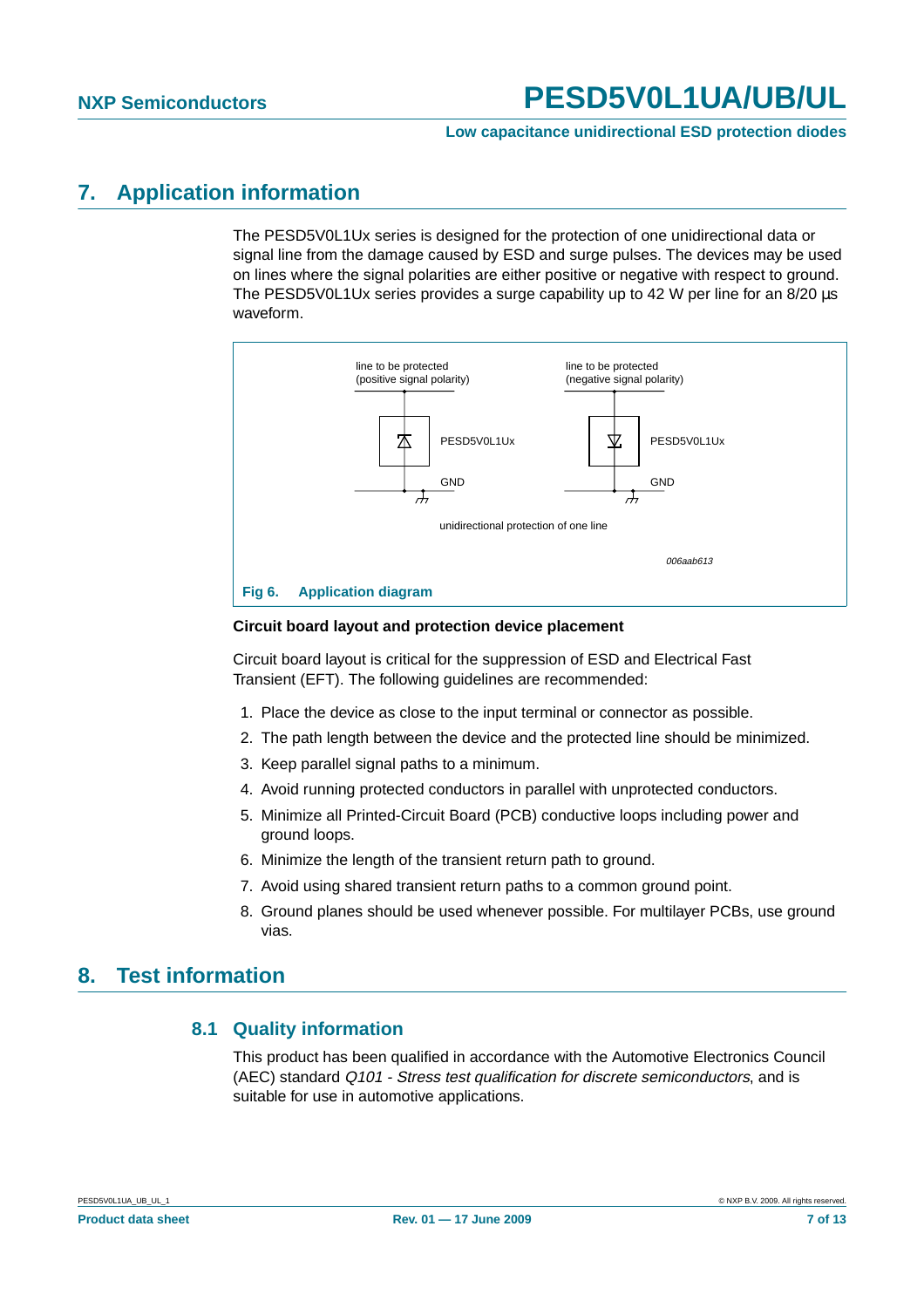**Low capacitance unidirectional ESD protection diodes**

# <span id="page-7-1"></span>**9. Package outline**



# <span id="page-7-2"></span>**10. Packing information**

#### **Table 10. Packing methods**

The indicated -xxx are the last three digits of the 12NC ordering code.<sup>[\[1\]](#page-7-0)</sup>

| Type number | Package | <b>Description</b>             | <b>Packing quantity</b>  |                |                          |
|-------------|---------|--------------------------------|--------------------------|----------------|--------------------------|
|             |         |                                | 3000                     | 8000           | 10000                    |
| PESD5V0L1UA | SOD323  | 4 mm pitch, 8 mm tape and reel | $-115$                   | $\blacksquare$ | $-135$                   |
| PESD5V0L1UB | SOD523  | 2 mm pitch, 8 mm tape and reel | $\overline{\phantom{a}}$ | $-315$         | $\overline{\phantom{0}}$ |
|             |         | 4 mm pitch, 8 mm tape and reel | $-115$                   | $\blacksquare$ | $-135$                   |
| PESD5V0L1UL | SOD882  | 2 mm pitch, 8 mm tape and reel |                          | ۰              | $-315$                   |
|             |         |                                |                          |                |                          |

<span id="page-7-0"></span>[1] For further information and the availability of packing methods, see [Section](#page-11-0) 14.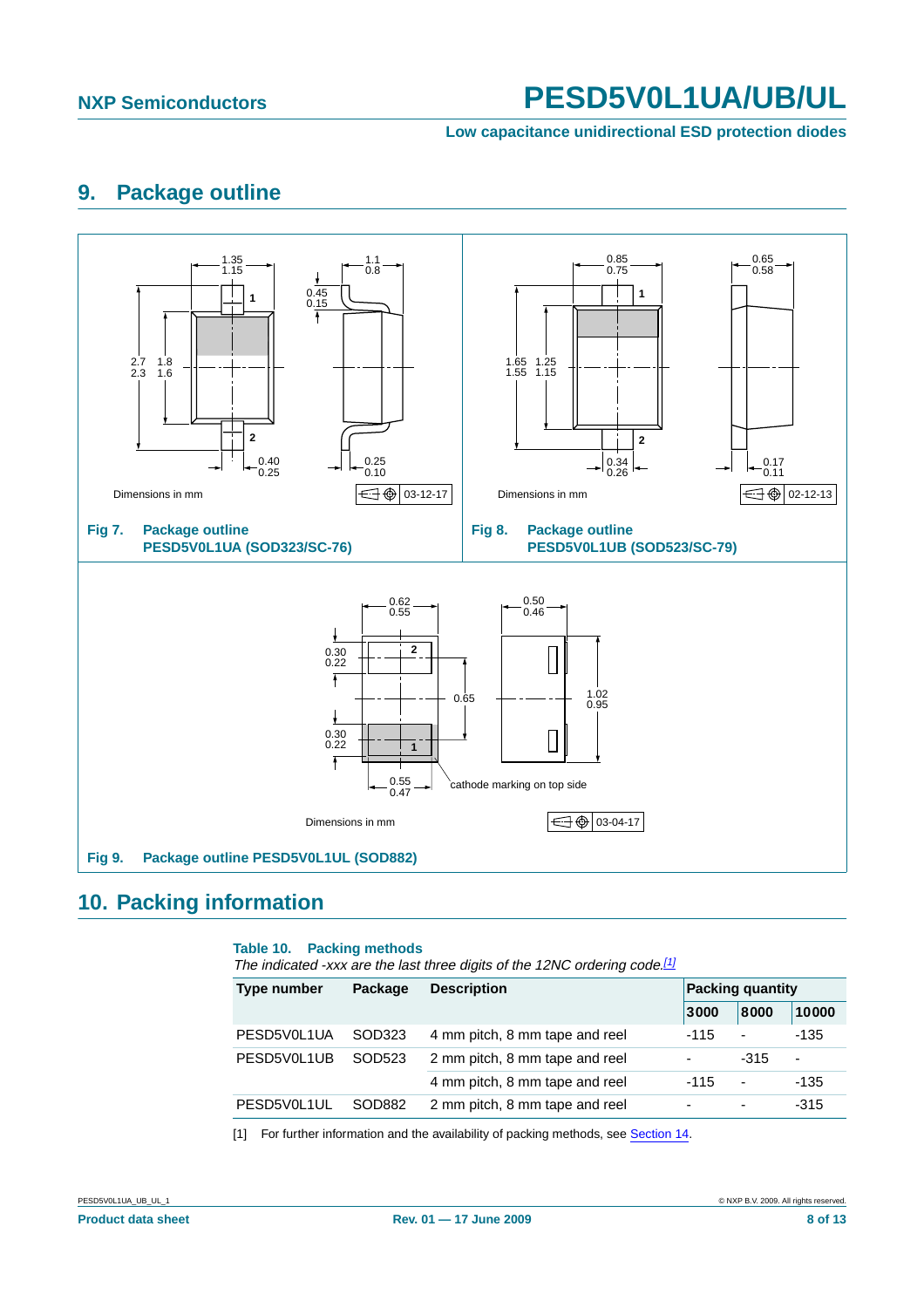#### **Low capacitance unidirectional ESD protection diodes**

# <span id="page-8-0"></span>**11. Soldering**

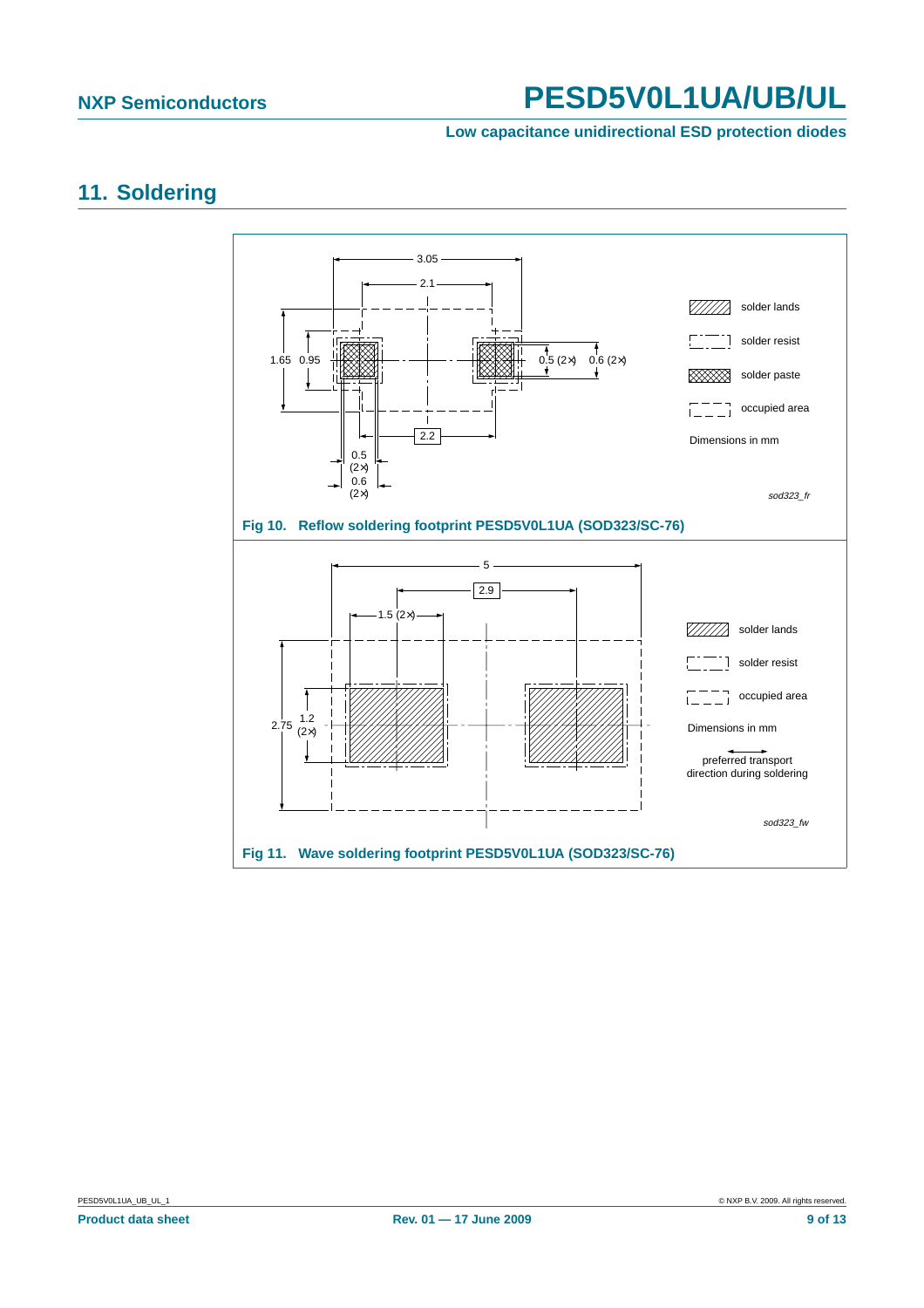#### **Low capacitance unidirectional ESD protection diodes**

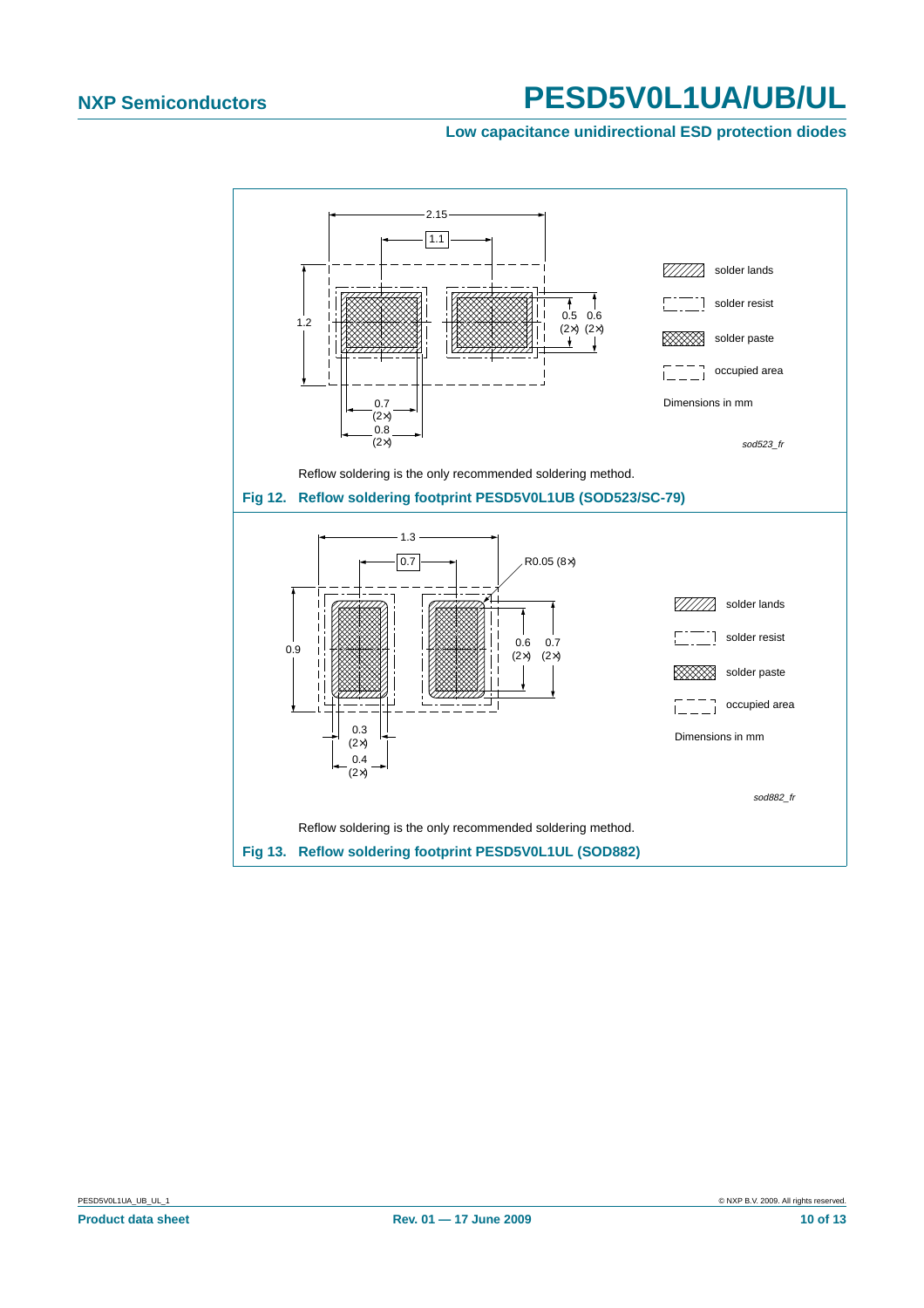### **Low capacitance unidirectional ESD protection diodes**

# <span id="page-10-0"></span>**12. Revision history**

| <b>Table 11. Revision history</b> |              |                    |                      |            |
|-----------------------------------|--------------|--------------------|----------------------|------------|
| <b>Document ID</b>                | Release date | Data sheet status  | <b>Change notice</b> | Supersedes |
| PESD5V0L1UA UB UL 1               | 20090617     | Product data sheet | -                    |            |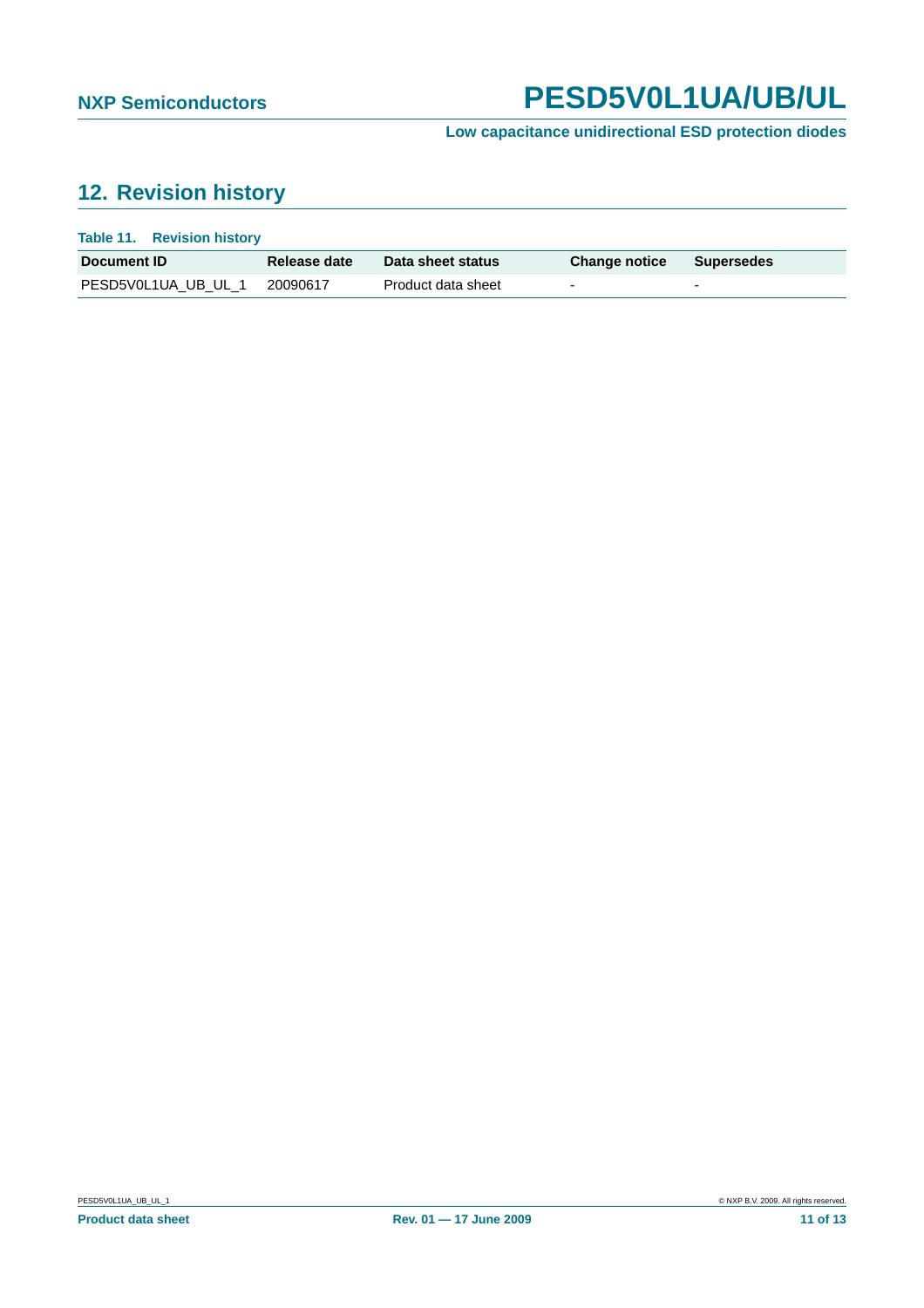# <span id="page-11-1"></span>**13. Legal information**

### <span id="page-11-2"></span>**13.1 Data sheet status**

| Document status <sup>[1][2]</sup> | Product status <sup>[3]</sup> | <b>Definition</b>                                                                     |
|-----------------------------------|-------------------------------|---------------------------------------------------------------------------------------|
| Objective [short] data sheet      | Development                   | This document contains data from the objective specification for product development. |
| Preliminary [short] data sheet    | Qualification                 | This document contains data from the preliminary specification.                       |
| Product [short] data sheet        | Production                    | This document contains the product specification.                                     |

[1] Please consult the most recently issued document before initiating or completing a design.

[2] The term 'short data sheet' is explained in section "Definitions".

[3] The product status of device(s) described in this document may have changed since this document was published and may differ in case of multiple devices. The latest product status information is available on the Internet at URL <http://www.nxp.com>.

#### <span id="page-11-3"></span>**13.2 Definitions**

**Draft —** The document is a draft version only. The content is still under internal review and subject to formal approval, which may result in modifications or additions. NXP Semiconductors does not give any representations or warranties as to the accuracy or completeness of information included herein and shall have no liability for the consequences of use of such information.

**Short data sheet —** A short data sheet is an extract from a full data sheet with the same product type number(s) and title. A short data sheet is intended for quick reference only and should not be relied upon to contain detailed and full information. For detailed and full information see the relevant full data sheet, which is available on request via the local NXP Semiconductors sales office. In case of any inconsistency or conflict with the short data sheet, the full data sheet shall prevail.

### <span id="page-11-4"></span>**13.3 Disclaimers**

**General —** Information in this document is believed to be accurate and reliable. However, NXP Semiconductors does not give any representations or warranties, expressed or implied, as to the accuracy or completeness of such information and shall have no liability for the consequences of use of such information.

**Right to make changes —** NXP Semiconductors reserves the right to make changes to information published in this document, including without limitation specifications and product descriptions, at any time and without notice. This document supersedes and replaces all information supplied prior to the publication hereof.

**Suitability for use - NXP Semiconductors products are not designed,** authorized or warranted to be suitable for use in medical, military, aircraft, space or life support equipment, nor in applications where failure or malfunction of an NXP Semiconductors product can reasonably be expected to result in personal injury, death or severe property or environmental

damage. NXP Semiconductors accepts no liability for inclusion and/or use of NXP Semiconductors products in such equipment or applications and therefore such inclusion and/or use is at the customer's own risk.

**Applications —** Applications that are described herein for any of these products are for illustrative purposes only. NXP Semiconductors makes no representation or warranty that such applications will be suitable for the specified use without further testing or modification.

**Limiting values —** Stress above one or more limiting values (as defined in the Absolute Maximum Ratings System of IEC 60134) may cause permanent damage to the device. Limiting values are stress ratings only and operation of the device at these or any other conditions above those given in the Characteristics sections of this document is not implied. Exposure to limiting values for extended periods may affect device reliability.

**Terms and conditions of sale —** NXP Semiconductors products are sold subject to the general terms and conditions of commercial sale, as published at <http://www.nxp.com/profile/terms>, including those pertaining to warranty, intellectual property rights infringement and limitation of liability, unless explicitly otherwise agreed to in writing by NXP Semiconductors. In case of any inconsistency or conflict between information in this document and such terms and conditions, the latter will prevail.

**No offer to sell or license —** Nothing in this document may be interpreted or construed as an offer to sell products that is open for acceptance or the grant, conveyance or implication of any license under any copyrights, patents or other industrial or intellectual property rights.

**Export control —** This document as well as the item(s) described herein may be subject to export control regulations. Export might require a prior authorization from national authorities.

**Quick reference data —** The Quick reference data is an extract of the product data given in the Limiting values and Characteristics sections of this document, and as such is not complete, exhaustive or legally binding.

#### <span id="page-11-5"></span>**13.4 Trademarks**

Notice: All referenced brands, product names, service names and trademarks are the property of their respective owners.

# <span id="page-11-0"></span>**14. Contact information**

For more information, please visit: **http://www.nxp.com**

For sales office addresses, please send an email to: **salesaddresses@nxp.com**